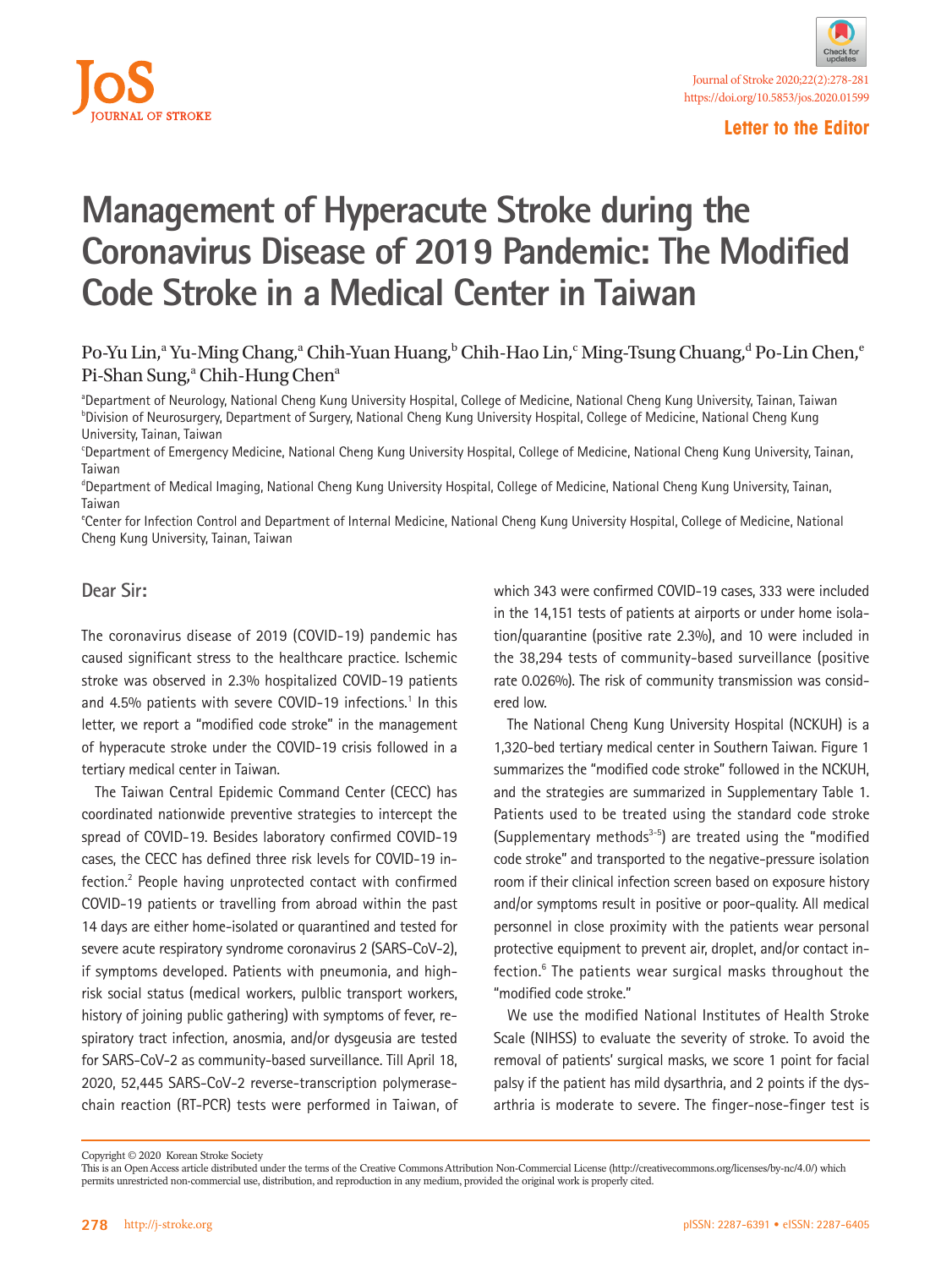

**Figure 1.** Modified stroke protocol in the National Cheng Kung University Hospital, Taiwan. The box with red rim indicates negative-pressure isolation environment. The box with orange rim indicates environments with modifications in ventilation. The box with yellow rim represents medical staff wearing personal protective equipment. The goal is achieve a door-to-needle time for intravenous thrombolysis as 90 minutes, if non-contrast brain computed tomography (CT) is performed and 120 minutes, if multiphase CT angiography is performed. COVID-19, coronavirus disease of 2019; CTA, computed tomography angiography; NIHSS, National Institutes of Health Stroke Scale; SARS-CoV-2, severe acute respiratory syndrome coronavirus 2; rtPA, recombinant tissue plasminogen activator; ICU, intensive care unit. \*90 minutes if non-contrast CT, 120 minutes if multiphase CTA.

substituted with the finger-to-nose test to decrease contact exposure. Before neurological evaluation, a nasopharyngeal

swab is obtained early from the patient and screened for SARS-CoV-2 by RT-PCR, to promote hemostasis of the swabbed site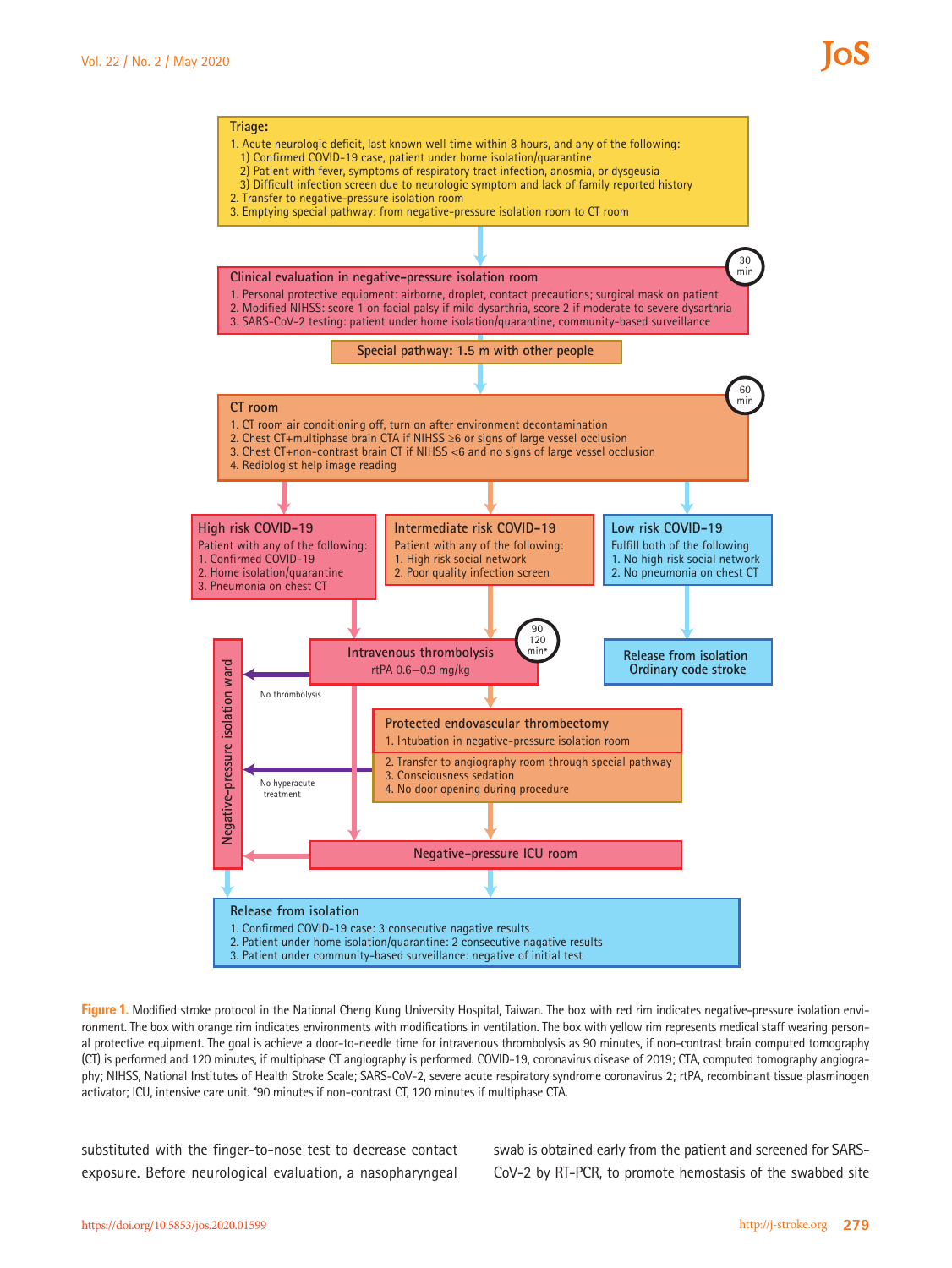## **IOS**

before potential thrombolysis treatment. While obtaining the nasopharyngeal swab, the patient's surgical mask is displaced inferiorly to expose the nostril, but it covered the patient's mouth to minimize the possibility of droplet spread.

After clinical evaluation, the patient is transported to the computed tomography (CT) room through a special corridor that ensures a distance of at least 1.5 m between the patient and other people. The air conditioning of the CT room is turned off throughout the examination and is turned on after surface decontamination and disinfection with ultraviolet light. Noncontrast chest CT is performed to evaluate the presence of pneumonia. The choice of brain scan depends on the potential need for endovascular thrombectomy (EVT), determined clinically by NIHSS, signs of large vessel occlusion, and risk of COV-ID-19, as discussed later.

After clinical and radiographic evaluations, we assess the risk of COVID-19. Patients with confirmed COVID-19, under homeisolation or quarantine, or with evidence of pneumonia on chest CT are considered as high risk of COVID-19. Patients with high-risk social status accompanied by fever and symptoms of respiratory tract infection are considered as intermediate risk of COVID-19. The remaining are considered as low risk of COV-ID-19. Patients with low risk are released from the isolation to be treated by the standard code stroke. Patients with high or intermediate risk are transferred to the negative-pressure isolation room. The eligibility and protocol of intravenous thrombolysis are same as in standard code stroke.

Taiwan Stroke Society suggested that the risk of infectious exposure in medical workers treating patients with high risk of  $COV$ ID-19 should be considered<sup>7</sup> due to limited number of neuro-interventionists and lack of negative-pressure angiography rooms in Taiwan. In NCKUH, we excluded patients with high risk of CIVID-19 from EVT in "modified code stroke."

Patients with intermediate risk of COVID-19 can undergo "protected EVT" if eligible. These patients are intubated in the negative-pressure isolation room,<sup>8</sup> and an endotracheal tube is connected to a portable ventilator and closed sputum-suction system. During the procedure, the angiography room is under positive pressure as usual. The patient is under conscious sedation, and ventilation is supported by the portable ventilator to avoid disconnection of the closed respiratory system. After the procedure, the same disinfection procedures as the CT room are performed.

After hyperacute treatment, the patient is admitted to a negative-pressure room or single room in the intensive care unit (ICU). All patients with intravenous thrombolysis and EVT are advised follow-up brain CT 24 hours after treatment. We conduct the SARS-CoV-2 RT-PCR tests every 24 hours. Con-

firmed patients with COVID-19 are released from isolation only after three consecutive negative results. Home-isolated/quarantined patients are released after two consecutive negative results. Patient under community-based surveillance are released after negative initial test results. Brain MRI is performed after the patient's release.

This protocol can be further modified in the future. First, EVT in patients with high risk of COVID-19, especially in home-isolated/quarantined patients, can be re-initiated if a reliable, highsensitivity, rapid test of SARS-CoV-2 is developed. Second, training emergency medical technicians in the pre-hospital notification of code stroke can minimize the time required for in-hospital preparation. Third, if all ICU beds are occupied by critical cases, early step-down transfer may be reasonable.<sup>9</sup> Finally, evidence regarding the influence of COVID-19 on stroke and hyperacute stroke treatment is limited.<sup>10</sup> Further studies are warranted, and new evidence will further change the "modified code stroke."

## **Supplementary materials**

Supplementary materials related to this article can be found online at https://doi.org/10.5853/jos.2020.01599.

## **References**

- 1. Mao L, Jin H, Wang M, Hu Y, Chen S, He Q, et al. Neurologic manifestations of hospitalized patients with coronavirus disease 2019 in Wuhan, China. *JAMA Neurol* 2020 Apr 10 [Epub]. https://doi.org/10.1001/jamaneurol.2020.1127.
- 2. Taiwan Central Epidemic Command Center. CECC measures for following up on persons at risk of infection. Taiwan Centers for Disease Control. [https://www.cdc.gov.tw/En/File/Get/](https://www.cdc.gov.tw/En/File/Get/Bj-bAcC0SN3kVWwG1gKWxA) [Bj-bAcC0SN3kVWwG1gKWxA.](https://www.cdc.gov.tw/En/File/Get/Bj-bAcC0SN3kVWwG1gKWxA) 2020. Accessed May 14, 2020.
- 3. Tang SC, Tsai LK, Chen CJ, Lee CW, Wang KC, Lai YJ, et al. 2019 Taiwan Stroke Society guideline for endovascular thrombectomy in acute ischemic stroke patients. *Formos J Stroke* 2019;1:77-89.
- 4. Chen CH, Hsieh HC, Sung SF, Hsieh CY, Chen PL, Tsai LK, et al. 2019 Taiwan Stroke Society guideline for intravenous thrombolysis in acute ischemic stroke patients. *Formos J Stroke* 2019;1:1-22.
- 5. Powers WJ, Rabinstein AA, Ackerson T, Adeoye OM, Bambakidis NC, Becker K, et al. Guidelines for the early management of patients with acute ischemic stroke: 2019 update to the 2018 guidelines for the early management of acute ischemic stroke: a guideline for healthcare professionals from the American Heart Association/American Stroke Associa-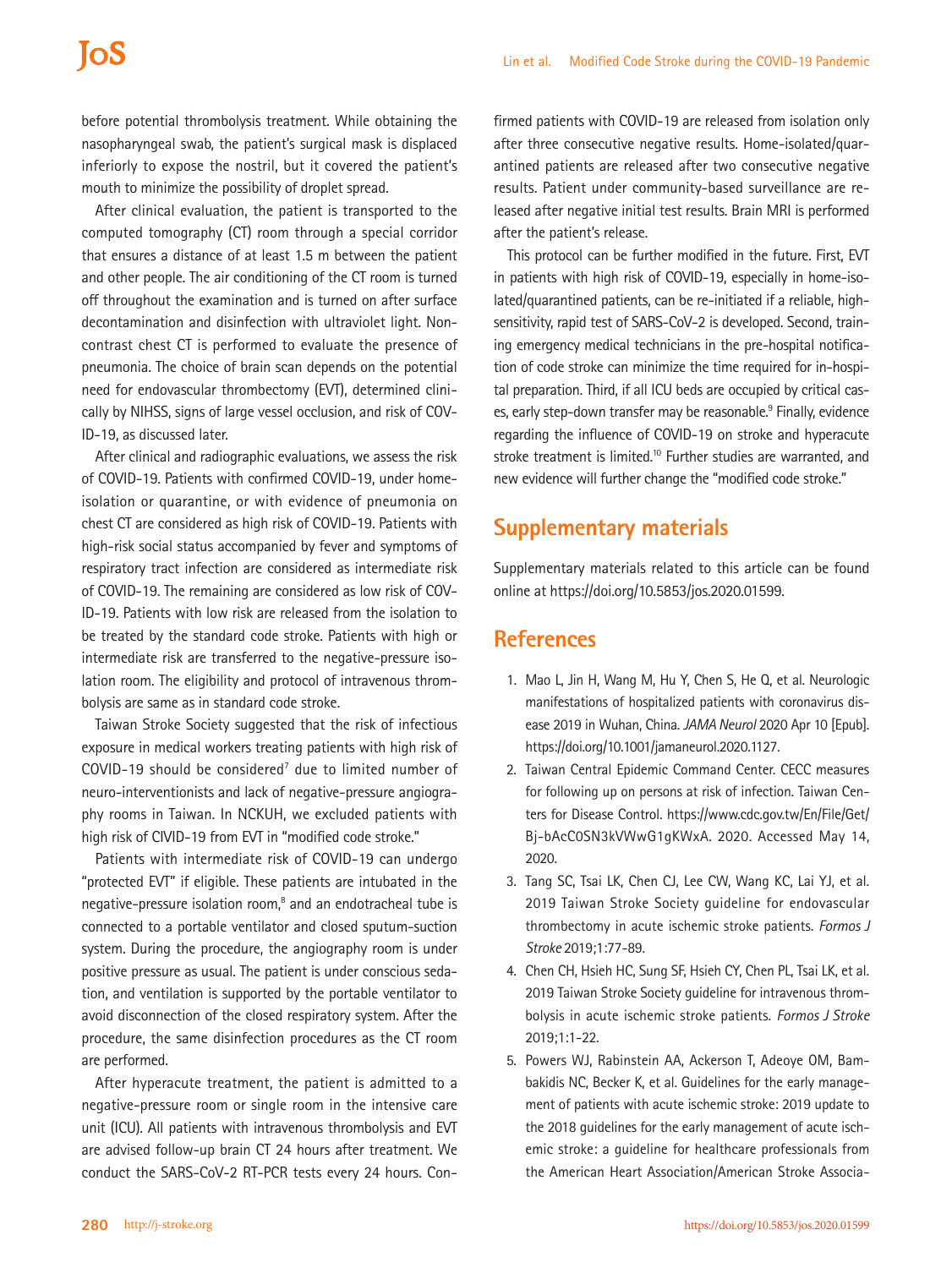tion. *Stroke* 2019;50:e344-e418.

- 6. Taiwan Centers for Disease Control. Interim guidelines for clinical management of SARS-CoV-2 Infection (5th edition). Taiwan Centers for Disease Control. [https://www.cdc.gov.tw/](https://www.cdc.gov.tw/En/File/Get/_Dv_q75ZjLcNeRvlnrPgUg) [En/File/Get/\\_Dv\\_q75ZjLcNeRvlnrPgUg.](https://www.cdc.gov.tw/En/File/Get/_Dv_q75ZjLcNeRvlnrPgUg) 2020. Accessed May 14, 2020.
- 7. Chen CH, Liu CH, Sung PS, Hsieh CY. Taiwan Stroke Society recommendations for hyperacute stroke management during the COVID-19 pandemic. *Formos J Stroke* 2020;2:1-4.
- 8. Fraser JF, Arthur AS, Chen M, Levitt M, Mocco J, Albuquerque FC, et al. Society of NeuroInterventional Surgery recommendations for the care of emergent neurointerventional patients in the setting of covid-19. *J Neurointerv Surg* 2020 Apr 15 [Epub]. https://doi.org/10.1136/neurintsurg-2020-016098.
- 9. Temporary emergency guidance to US stroke centers during the COVID-19 pandemic. *Stroke* 2020 Apr 1 [Epub]. [https://](https://doi.org/10.1161/STROKEAHA.120.030023) [doi.org/10.1161/STROKEAHA.120.030023](https://doi.org/10.1161/STROKEAHA.120.030023).

10. Oxley TJ, Mocco J, Majidi S, Kellner CP, Shoirah H, Singh IP, et al. Large-vessel stroke as a presenting feature of covid-19 in the young. *N Engl J Med* 2020;382:e60.

**Correspondence:** Pi-Shan Sung

Department of Neurology, National Cheng Kung University Hospital, College of Medicine, National Cheng Kung University, No.138, Sheng Li Road, Tainan City 704, Taiwan Tel: +886-6-2353535-5481 Fax: +886-6-2374285 E-mail: [pishansung@gmail.com](mailto:pishansung@gmail.com) Received: May 6, 2020

Revised: May 6, 2020 Accepted: May 8, 2020

This work received a grant from the National Cheng Kung University Hospital (Grant number: NCKUH-20200062).

We thank the Stroke Center, Center for Infection Control, Department of Emergency Medicine, Department of Medical imaging, and Department of Anesthesiology at the National Cheng Kung University Hospital in helping us to design this modified protocol. We thank the National Cheng Kung University Hospital for funding this work.

The authors have no financial conflicts of interest.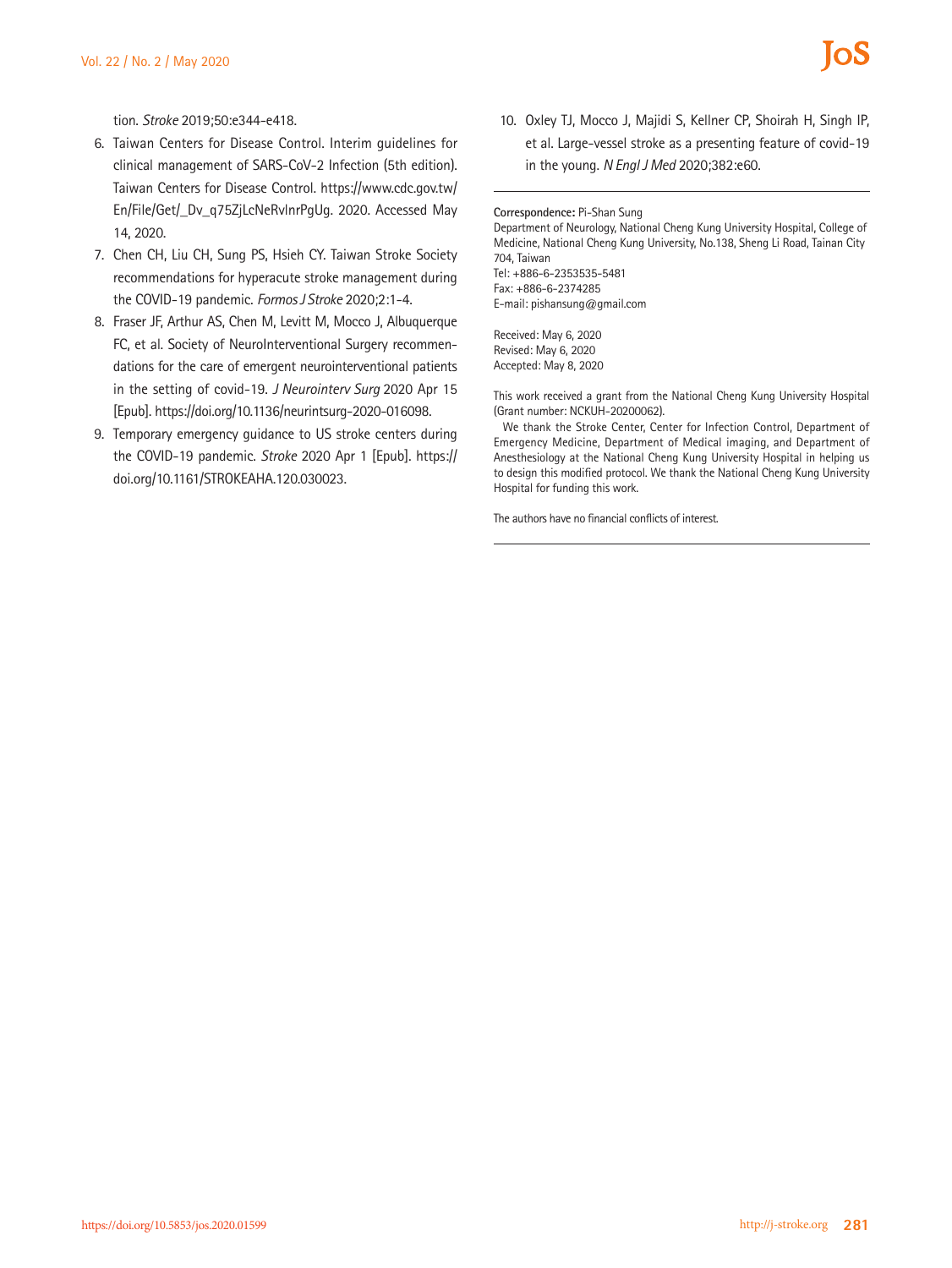## **Supplementary methods**

## **The method of designing the modified protocol**

## *Standard code stroke in National Cheng Kung University Hospital*

National Cheng Kung University Hospital is a university-affiliated tertiary medical center in Southern Taiwan, with 1320 beds, including 124 in the intensive care unit (ICU). Six beds are included in the negative-pressure ICU and 10 in the negative-pressure general ward. In 2019, 852 acute ischemic stroke patients were hospitalized, and intravenous thrombolysis was performed in 69. The eligibility for endovascular thrombectomy was evaluated in 255 patients, and 46 patients had undergone endovascular thrombectomy. The case selections for intravenous thrombolysis and endovascular thrombectomy were based on the recommendations of the Taiwan Stroke Society and the 2019 American Heart Association/American Stroke Association guidelines for managing acute ischemic stroke.<sup>3-5</sup>

*Achievement of consensus for the "modified code stroke"* Since February 2020, we convened meetings of an assembled multidisciplinary team to discuss the code stroke protocol required in response to the coronavirus disease of 2019 crisis. Members of the meetings included neurologists (Drs. C.H. Chen, P.S. Sung, Y.M. Chang, and P.Y. Lin), a radiologist (Dr. M.T. Chuang), a neuro-interventionist (Dr. C.Y. Huang), emergency physicians (Drs. C.H. Lin, H.I. Shih, and C.C. Hsieh), an anesthesiologist (Dr. C.C. Tseng), an infectious disease specialist in center of infection control (Dr. P.L Chen), and other medical staff involved in this protocol. A preliminary protocol was developed by the two co-authors (Drs. P.S. Sung and P.Y. Lin) using the available published data before April 18, 2020. All co-authors contributed in refining the protocol to facilitate its applications in practice based on the limitations of actual clinical settings. The published version was approved in the meeting conducted on April 22, 2020.